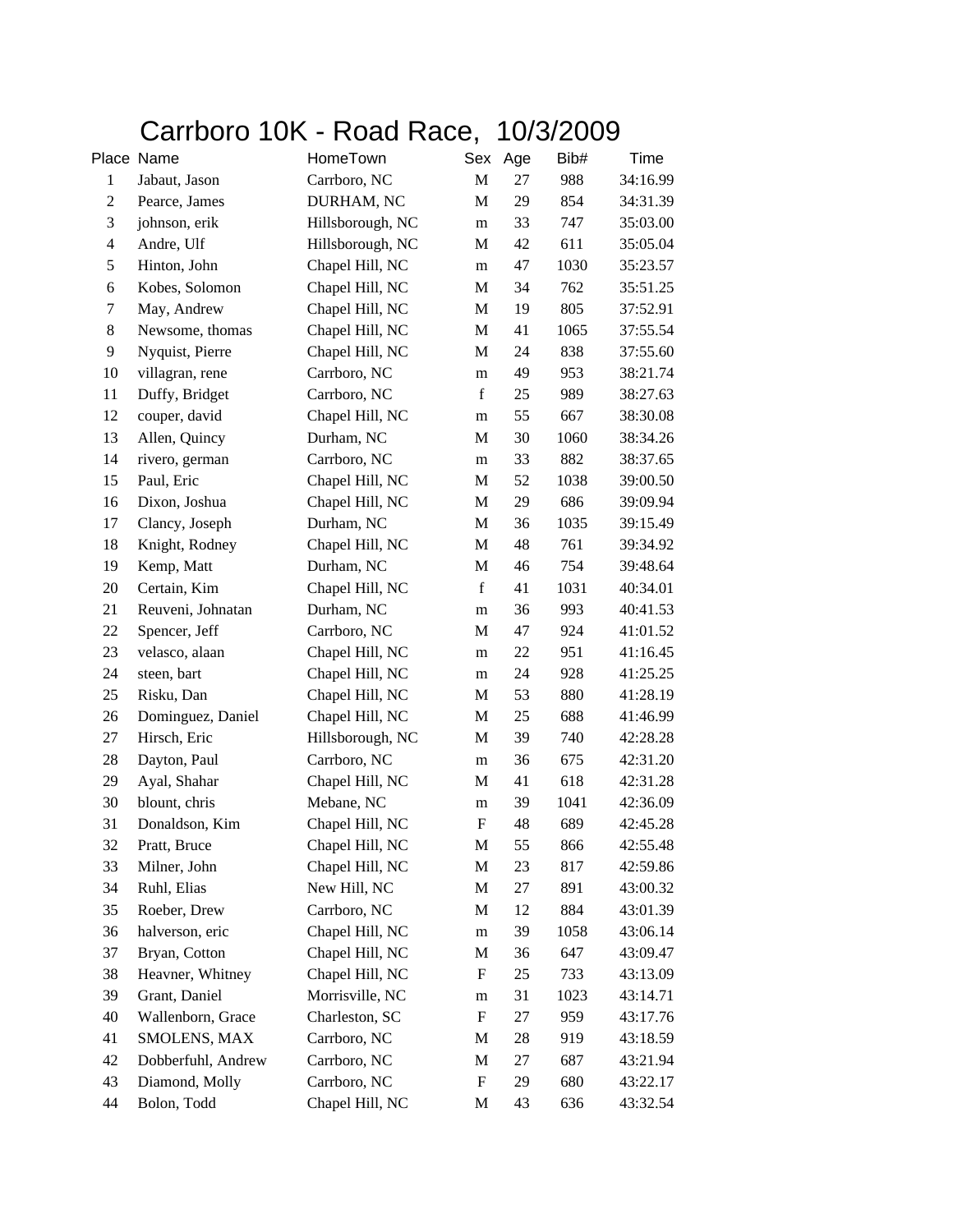| 45 | Ciavatta, Dominic   | Chapel Hill, NC   | М                         | 42 | 659  | 43:35.84 |
|----|---------------------|-------------------|---------------------------|----|------|----------|
| 46 | Prabucki, Bernard   | Carrboro, NC      | M                         | 47 | 865  | 43:39.67 |
| 47 | barlow, michael     | Durham, NC        | m                         | 60 | 1034 | 43:40.79 |
| 48 | allen, jacob        | Chapel Hill, NC   | m                         | 20 | 990  | 43:42.78 |
| 49 | Siedentop, Nick     | Chapel Hill, NC   | M                         | 31 | 1033 | 43:44.73 |
| 50 | Collis, Stewart     | Carrboro, NC      | M                         | 41 | 663  | 43:47.13 |
| 51 | Shareshian, Paul    | Chapel Hill, NC   | M                         | 42 | 908  | 43:48.19 |
| 52 | Schmidt, Blaine     | Chapel Hill, NC   | m                         | 42 | 901  | 43:54.51 |
| 53 | Younts, JoAnna      | Chapel Hill, NC   | F                         | 42 | 981  | 43:55.54 |
| 54 | Nonneman, Randy     | Chapel Hill, NC   | M                         | 31 | 835  | 43:58.68 |
| 55 | wetschler, matthew  | Chapel Hill, NC   | m                         | 29 | 967  | 44:00.51 |
| 56 | Oakley, Edie        | DURHAM, NC        | $\boldsymbol{\mathrm{F}}$ | 38 | 841  | 44:01.65 |
| 57 | ingham, andy        | Chapel Hill, NC   | m                         | 38 | 1037 | 44:07.99 |
| 58 | Flournoy, Mark      | Chapel Hill, NC   | M                         | 15 | 709  | 44:12.44 |
| 59 | Taylor, Curtis      | Carrboro, NC      | M                         | 45 | 941  | 44:15.09 |
| 60 | Eppes, Trey         | Durham, NC        | M                         | 27 | 702  | 44:29.97 |
| 61 | o'toole, dan        | Durham, NC        | m                         | 40 | 1009 | 44:31.07 |
| 62 | Quackenbush, Corey  | Chapel Hill, NC   | M                         | 25 | 868  | 44:32.05 |
| 63 | Spidale, Nick       | Chapel Hill, NC   | M                         | 23 | 925  | 44:32.34 |
| 64 | Walbert, David      | DURHAM, NC        | M                         | 38 | 955  | 44:41.71 |
| 65 | LoFrese, Todd       | Chapel Hill, NC   | M                         | 37 | 1054 | 44:54.49 |
| 66 | Espenschied, Scott  | Durham, NC        | M                         | 22 | 704  | 44:54.62 |
| 67 | Narayan, Drew       | Chapel Hill, NC   | M                         | 34 | 1004 | 44:54.64 |
| 68 | Kruse, Lauren       | Hillsborough, NC  | F                         | 31 | 768  | 44:54.85 |
| 69 | Brydon-Corton, Lara | Chapel Hill, NC   | F                         | 23 | 648  | 44:56.86 |
| 70 | Fines, Jessica      | Pittsboro, NC     | $\boldsymbol{\mathrm{F}}$ | 27 | 1018 | 45:08.10 |
| 71 | thompson, stephanie | Durham, NC        | $\mathbf f$               | 26 | 942  | 45:08.16 |
| 72 | Starmer, Josh       | Carrboro, NC      | m                         | 34 | 927  | 45:11.99 |
| 73 | Matera, Kathy       | Chapel Hill, NC   | F                         | 46 | 801  | 45:16.45 |
| 74 | Lancaster, Charles  | Chapel Hill, NC   | M                         | 48 | 774  | 45:16.61 |
| 75 | serafin, jesus      | Durham, NC        | m                         | 45 | 906  | 45:19.66 |
| 76 | Rosenkrantz, Kurt   | Chapel Hill, NC   | M                         | 36 | 888  | 45:20.24 |
| 77 | Perkis, Joshua      | Daniel Island, SC | M                         | 36 | 855  | 45:20.75 |
| 78 | Trudeau, Evan       | Chapel Hill, NC   | M                         | 35 | 944  | 45:21.71 |
| 79 | Anderson, Daniel    | Chapel Hill, NC   | M                         | 47 | 1007 | 45:22.27 |
| 80 | Greene, Ryan        | Carrboro, NC      | M                         | 27 | 723  | 45:22.42 |
| 81 | Lehman, Dan         | Unknown, NA       | M                         | 46 | 1024 | 45:36.08 |
| 82 | Iannuzzi, Andrew    | Carrboro, NC      | M                         | 25 | 745  | 45:44.75 |
| 83 | Harsant, Stewart    | Fayetteville, NC  | M                         | 20 | 729  | 45:45.79 |
| 84 | Miller, Cheryl      | Chapel Hill, NC   | $\boldsymbol{\mathrm{F}}$ | 25 | 814  | 45:47.65 |
| 85 | Crabill, Robert     | Chapel Hill, NC   | M                         | 43 | 669  | 45:50.09 |
| 86 | Bos, Jim            | Pittsboro, NC     | M                         | 47 | 638  | 45:55.38 |
| 87 | Northen, John       | Chapel Hill, NC   | M                         | 59 | 837  | 46:03.98 |
| 88 | Lee, Greg           | Chapel Hill, NC   | M                         | 36 | 781  | 46:06.32 |
| 89 | Marshall, John      | Carrboro, NC      | M                         | 54 | 1025 | 46:14.74 |
| 90 | Jaspers, Ilona      | Carrboro, NC      | $\boldsymbol{\mathrm{F}}$ | 40 | 746  | 46:17.16 |
|    |                     |                   |                           |    |      |          |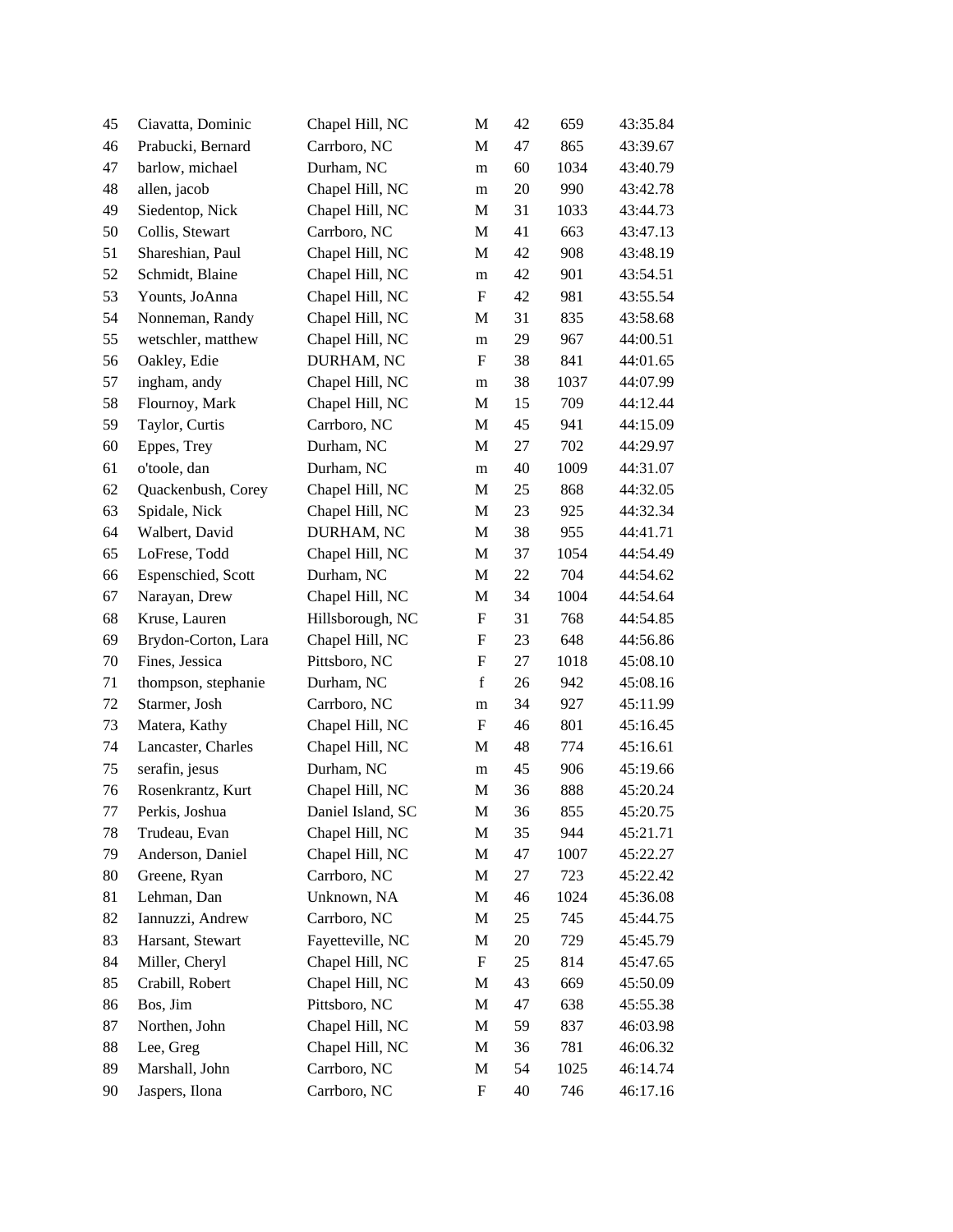| 91  | Taylor, Ken             | Chapel Hill, NC  | M                         | 46 | 1003 | 46:25.20 |
|-----|-------------------------|------------------|---------------------------|----|------|----------|
| 92  | Bloom, Paul             | DURHAM, NC       | M                         | 62 | 1040 | 46:28.72 |
| 93  | Gayek, Peter            | Chapel Hill, NC  | M                         | 52 | 714  | 46:58.98 |
| 94  | Gillaspy, Thomas        | Raleigh, NC      | M                         | 44 | 717  | 47:15.73 |
| 95  | Bloom, Shelly           | DURHAM, NC       | $\boldsymbol{\mathrm{F}}$ | 56 | 1039 | 47:16.42 |
| 96  | Boccaccio, Paul         | DURHAM, NC       | $\mathbf M$               | 23 | 632  | 47:19.21 |
| 97  | Mader, John             | Chapel Hill, NC  | M                         | 52 | 799  | 47:20.64 |
| 98  | streck, john            | Durham, NC       | M                         | 59 | 935  | 47:21.60 |
| 99  | Kohrman, Richard        | Mebane, NC       | M                         | 61 | 764  | 47:25.28 |
| 100 | Redinbo, Matt           | Chapel Hill, NC  | M                         | 42 | 873  | 47:28.56 |
| 101 | Charney, Amy            | Chapel Hill, NC  | $\boldsymbol{\mathrm{F}}$ | 41 | 986  | 47:32.70 |
| 102 | Giduz, Tom              | Chapel Hill, NC  | M                         | 52 | 1014 | 47:36.59 |
| 103 | Hetherington, Seth      | Chapel Hill, NC  | ${\rm m}$                 | 56 | 738  | 47:45.65 |
| 104 | Hosick, Peter           | Carrboro, NC     | M                         | 28 | 743  | 47:50.50 |
| 105 | Vann, William           | Chapel Hill, NC  | $\mathbf M$               | 61 | 949  | 47:55.70 |
| 106 | Poss, Ken               | Chapel Hill, NC  | M                         | 38 | 863  | 47:57.47 |
| 107 | Moser-Katz, Seth        | Chapel Hill, NC  | M                         | 24 | 823  | 47:59.39 |
| 108 | Williams, Joel          | Mebane, NC       | M                         | 48 | 975  | 48:00.49 |
| 109 | Patterson, Evan         | Chapel Hill, NC  | M                         | 42 | 852  | 48:09.40 |
| 110 | Collins, Leslie         | Chapel Hill, NC  | $\boldsymbol{\mathrm{F}}$ | 46 | 662  | 48:13.44 |
| 111 | MacFarlane, Justin      | New York, NY     | M                         | 37 | 797  | 48:17.51 |
| 112 | Powers, Matthew         | Raleigh, NC      | M                         | 25 | 864  | 48:24.15 |
| 113 | Williams, Christianna   | Chapel Hill, NC  | F                         | 45 | 974  | 48:24.90 |
| 114 | Adams, Jennifer         | Pittsboro, NC    | $\boldsymbol{\mathrm{F}}$ | 33 | 602  | 48:29.31 |
| 115 | Campbell, Jamie         | Chapel Hill, NC  | m                         | 41 | 650  | 48:31.85 |
| 116 | Tosti, Karen            | Carrboro, NC     | $\boldsymbol{\mathrm{F}}$ | 27 | 943  | 48:36.31 |
| 117 | mathis, caitlyn         | Chapel Hill, NC  | $\mathbf f$               | 28 | 802  | 48:36.51 |
| 118 | Wilke, David            | Chapel Hill, NC  | M                         | 12 | 972  | 48:44.51 |
| 119 | Dickson Brown, Jennifer | Chapel Hill, NC  | F                         | 24 | 682  | 48:44.52 |
| 120 | Wilkinson, Kari         | Mebane, NC       | F                         | 48 | 973  | 48:45.68 |
| 121 | sherman, phillip        | Durham, NC       | m                         | 35 | 1032 | 48:47.63 |
| 122 | Grooms, Todd            | Hillsborough, NC | m                         | 36 | 1066 | 48:50.26 |
| 123 | rogers, alexander       | Goldsboro, NC    | ${\rm m}$                 | 15 | 1042 | 48:51.84 |
| 124 | Kubal, Timothy          | Durham, NC       | M                         | 28 | 769  | 48:53.37 |
| 125 | Olson, Eric             | Manhattan, KS    | M                         | 28 | 847  | 48:54.38 |
| 126 | Lee, Jessica            | Chapel Hill, NC  | $\boldsymbol{F}$          | 39 | 784  | 48:54.86 |
| 127 | Seils, Damon            | Carrboro, NC     | M                         | 36 | 904  | 48:59.95 |
| 128 | Ritchie, Benjamin       | Chapel Hill, NC  | M                         | 22 | 881  | 49:02.97 |
| 129 | West, Larry             | Cameron, NC      | M                         | 33 | 966  | 49:08.40 |
| 130 | Bradshaw, Michael       | Chapel Hill, NC  | M                         | 26 | 996  | 49:13.28 |
| 131 | Kirk, Kevin             | Durham, NC       | M                         | 49 | 759  | 49:16.57 |
| 132 | Cavedo, Colleen         | Hillsborough, NC | F                         | 43 | 655  | 49:24.85 |
| 133 | Chesser, Susan          | Durham, NC       | $\boldsymbol{F}$          | 46 | 658  | 49:28.42 |
| 134 | Neeley, Ned             | DURHAM, NC       | M                         | 49 | 829  | 49:33.43 |
| 135 | McQuarrie, Michael      | New York, NY     | M                         | 27 | 811  | 49:39.13 |
| 136 | Saussy, Casey           | Chapel Hill, NC  | $\boldsymbol{\mathrm{F}}$ | 45 | 985  | 49:40.51 |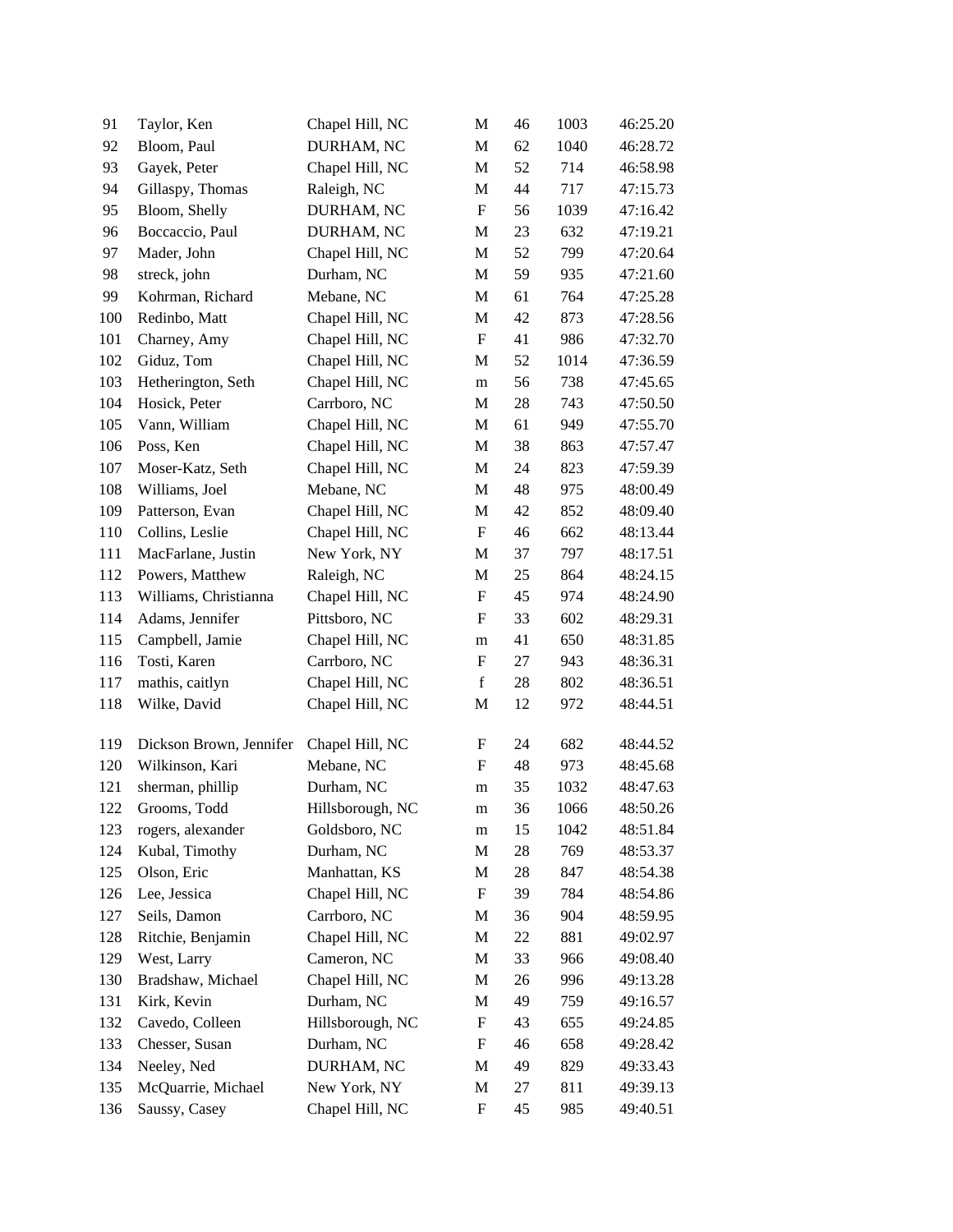| 137 | Stuart, Gretchen      | Chapel Hill, NC   | $\boldsymbol{\mathrm{F}}$ | 45     | 998  | 49:45.72 |
|-----|-----------------------|-------------------|---------------------------|--------|------|----------|
| 138 | Murphy, Brian         | Durham, NC        | M                         | 45     | 826  | 49:47.00 |
| 139 | anderson, herbert     | Chapel Hill, NC   | m                         | 36     | 1056 | 49:47.50 |
| 140 | Adigun, Chris         | Chapel Hill, NC   | $\boldsymbol{\mathrm{F}}$ | 29     | 1027 | 49:48.89 |
| 141 | Lieb, Jason           | Carrboro, NC      | $\mathbf M$               | 37     | 789  | 49:56.83 |
| 142 | Young, Kelly          | Chapel Hill, NC   | $\boldsymbol{\mathrm{F}}$ | 34     | 1020 | 50:10.92 |
| 143 | velasco, armando      | Chapel Hill, NC   | m                         | 55     | 952  | 50:11.06 |
| 144 | Barnett, Susan        | Carrboro, NC      | F                         | 48     | 622  | 50:12.75 |
| 145 | Singer, Amy           | Hillsborough, NC  | $\boldsymbol{F}$          | 32     | 915  | 50:14.03 |
| 146 | Allen, Jeffery        | Hillsborough, NC  | M                         | 43     | 607  | 50:14.93 |
| 147 | Bozard, Lewis         | Greensboro, NC    | M                         | 38     | 639  | 50:15.43 |
| 148 | Allen, Jeff           | <b>GRAHAM, NC</b> | $\mathbf M$               | 42     | 606  | 50:16.42 |
| 149 | Irizarry, Michael     | Chapel Hill, NC   | M                         | 43     | 1046 | 50:17.82 |
| 150 | Davis, Stephen        | Durham, NC        | M                         | 56     | 674  | 50:21.81 |
| 151 | Whitworth, Sarah      | Chapel Hill, NC   | F                         | 21     | 970  | 50:22.44 |
| 152 | Brown, Nate           | Chapel Hill, NC   | M                         | 36     | 643  | 50:26.17 |
| 153 | Lambert, Amy          | Carrboro, NC      | ${\bf F}$                 | 25     | 773  | 50:26.49 |
| 154 | Retsch-Bogart, George | Chapel Hill, NC   | $\mathbf M$               | 57     | 875  | 50:26.96 |
| 155 | Crenshaw, Todd        | Durham, NC        | $\mathbf M$               | 44     | 1048 | 50:31.88 |
| 156 | Christian, Holly      | Chapel Hill, NC   | $\boldsymbol{\mathrm{F}}$ | 58     | 999  | 50:33.24 |
| 157 | Jones, Lisa           | Chapel Hill, NC   | F                         | 33     | 749  | 50:34.58 |
| 158 | Gasda, Sarah          | Carrboro, NC      | F                         | 34     | 713  | 50:35.61 |
| 159 | Ollila, Mary          | Chapel Hill, NC   | $\boldsymbol{\mathrm{F}}$ | 44     | 846  | 50:35.63 |
| 160 | Webster, Cindy        | Chapel Hill, NC   | $\boldsymbol{\mathrm{F}}$ | 45     | 963  | 50:36.75 |
| 161 | Brady, Ann            | Mebane, NC        | $\boldsymbol{\mathrm{F}}$ | 53     | 640  | 50:40.29 |
| 162 | pavo, francisco       | Durham, NC        | m                         | 58     | 1073 | 50:41.09 |
| 163 | Van Sant, Laura       | Chapel Hill, NC   | F                         | 43     | 948  | 50:45.63 |
| 164 | Cavanaugh, Mark       | Chapel Hill, NC   | m                         | 36     | 654  | 50:57.81 |
| 165 | goley, jonathan       | Unknown, NA       | m                         | 27     | 1067 | 51:08.72 |
| 166 | Peterson, Daniel      | Chapel Hill, NC   | M                         | 25     | 856  | 51:14.42 |
| 167 | goley, Michael        | Durham, NC        | ${\rm m}$                 | 31     | 721  | 51:15.05 |
| 168 | goley, april          | Durham, NC        | $\mathbf f$               | 31     | 720  | 51:15.28 |
| 169 | whitehead, greg       | Chapel Hill, NC   | m                         | $20\,$ | 991  | 51:17.68 |
| 170 | Mattsson, Hanna       | Chapel Hill, NC   | F                         | 24     | 803  | 51:18.94 |
| 171 | Lai, Breana           | Chapel Hill, NC   | F                         | 24     | 772  | 51:22.70 |
| 172 | Harvey, Grant         | Durham, NC        | M                         | 38     | 730  | 51:26.15 |
| 173 | Hesse, Marcus         | Chapel Hill, NC   | M                         | 23     | 736  | 51:34.51 |
| 174 | Oakley, Timothy       | DURHAM, NC        | M                         | 47     | 842  | 51:38.32 |
| 175 | Holloway, Hunter      | Charlotte, NC     | M                         | 20     | 742  | 51:38.39 |
| 176 | Settlemires, Ivy      | Chapel Hill, NC   | $\boldsymbol{\mathrm{F}}$ | 24     | 907  | 52:05.09 |
| 177 | Edgecombe, Robert     | Chapel Hill, NC   | M                         | 27     | 696  | 52:06.10 |
| 178 | Soo, Ken              | Durham, NC        | M                         | 51     | 922  | 52:12.49 |
| 179 | Ward, Nathan          | Raleigh, NC       | M                         | 40     | 960  | 52:20.14 |
| 180 | Turner, Mark          | Chapel Hill, NC   | M                         | 41     | 1015 | 52:21.32 |
| 181 | Sarratt, Wendy        | Chapel Hill, NC   | F                         | 36     | 896  | 52:24.33 |
| 182 | kimball, meredith     | Carrboro, NC      | $\mathbf f$               | 24     | 1053 | 52:27.47 |
|     |                       |                   |                           |        |      |          |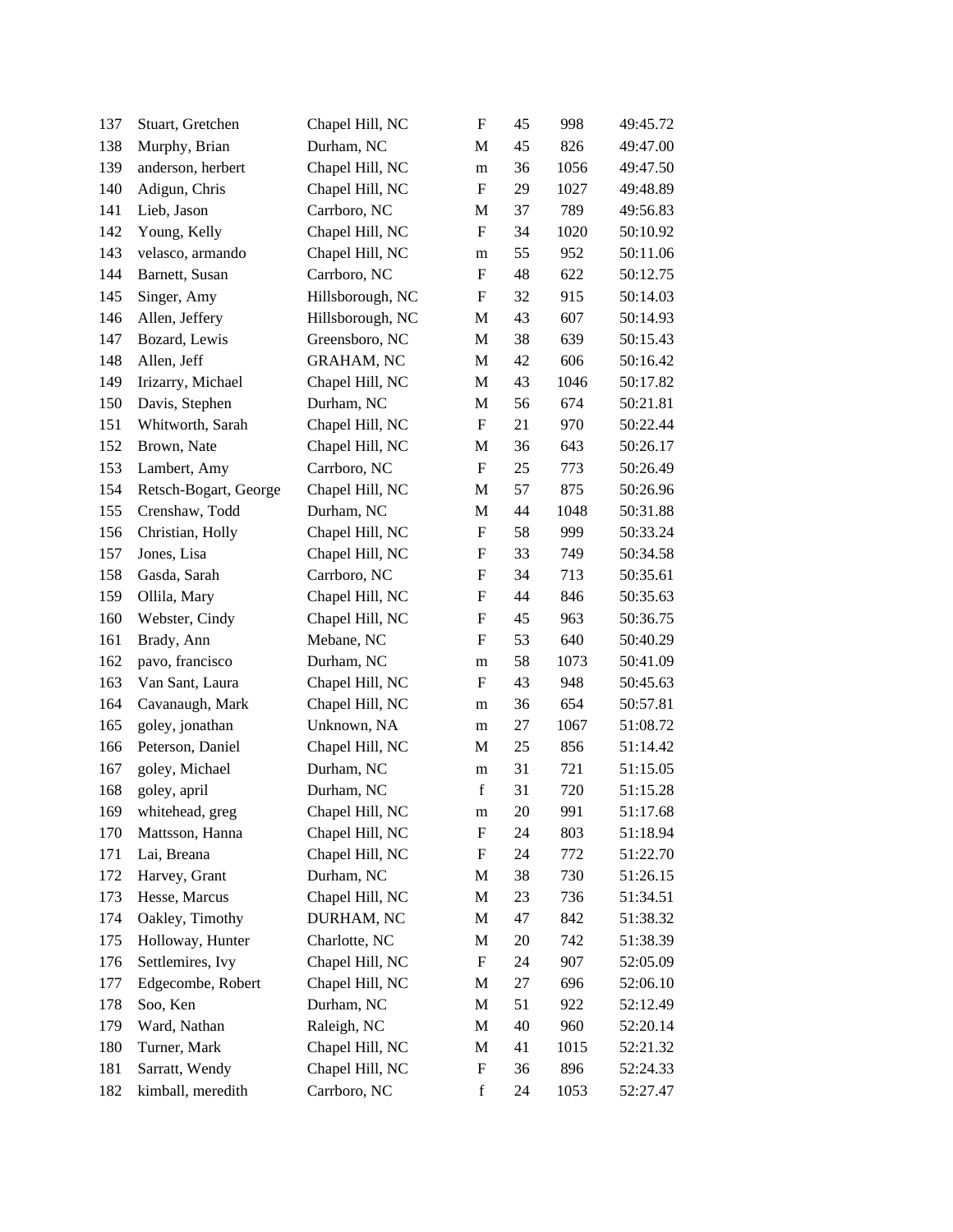| 183 | Merron, Jeffrey     | Chapel Hill, NC  | $\mathbf M$               | 47 | 813  | 52:30.89 |
|-----|---------------------|------------------|---------------------------|----|------|----------|
| 184 | Kerick, Steven      | Cary, NC         | M                         | 29 | 755  | 52:31.55 |
| 185 | Nolting, Jessica    | Chapel Hill, NC  | $\boldsymbol{\mathrm{F}}$ | 13 | 834  | 52:34.70 |
| 186 | Reisinger, Deb      | Chapel Hill, NC  | F                         | 40 | 874  | 52:39.19 |
| 187 | Tullo, John         | Chapel Hill, NC  | M                         | 51 | 945  | 52:39.25 |
| 188 | Peacock, Allison    | Carrboro, NC     | $\boldsymbol{\mathrm{F}}$ | 24 | 853  | 52:41.55 |
| 189 | Oler, Dallas        | Chapel Hill, NC  | ${\rm m}$                 | 30 | 843  | 52:44.28 |
| 190 | Brown, Kathy        | Chapel Hill, NC  | $\boldsymbol{\mathrm{F}}$ | 36 | 1061 | 52:44.43 |
| 191 | Oler, Lauren        | Chapel Hill, NC  | $\mathbf f$               | 27 | 844  | 52:44.66 |
| 192 | Weisz, Joseph       | Carrboro, NC     | M                         | 30 | 964  | 52:44.76 |
| 193 | Erickson, Karen     | Durham, NC       | $\boldsymbol{\mathrm{F}}$ | 35 | 703  | 52:49.11 |
| 194 | Hawley, Dawna       | Chapel Hill, NC  | F                         | 39 | 732  | 52:49.76 |
| 195 | Phillips, Brian     | Carrboro, NC     | $\mathbf M$               | 33 | 860  | 52:51.43 |
| 196 | Maner, Joel         | Durham, NC       | $\mathbf M$               | 34 | 800  | 52:55.84 |
| 197 | cantron, elaine     | Chapel Hill, NC  | $\mathbf f$               | 24 | 1072 | 52:57.10 |
| 198 | Ollila, David       | Chapel Hill, NC  | M                         | 45 | 845  | 52:57.54 |
| 199 | Macfie, Rebekah     | Chapel Hill, NC  | $\boldsymbol{\mathrm{F}}$ | 24 | 798  | 52:57.82 |
| 200 | McCormick, Maggie   | Chapel Hill, NC  | F                         | 27 | 808  | 52:57.93 |
| 201 | Bowen, Katie        | Chapel Hill, NC  | $\mathbf f$               | 21 | 995  | 52:58.40 |
| 202 | Helm-Murtagh, Susan | Chapel Hill, NC  | ${\bf F}$                 | 44 | 734  | 52:59.58 |
| 203 | Waters, Whitney     | Carrboro, NC     | F                         | 22 | 1059 | 53:07.36 |
| 204 | Courchet, Julien    | Chapel Hill, NC  | M                         | 29 | 668  | 53:09.94 |
| 205 | Swasey, Judith      | Chapel Hill, NC  | $\boldsymbol{\mathrm{F}}$ | 61 | 937  | 53:12.60 |
| 206 | Clark, Anne         | Chapel Hill, NC  | F                         | 43 | 1045 | 53:19.61 |
| 207 | Dorsett, Susan      | Advance, NC      | $\boldsymbol{\mathrm{F}}$ | 33 | 690  | 53:23.29 |
| 208 | Sikes, Kristin      | Hillsborough, NC | F                         | 35 | 913  | 53:23.57 |
| 209 | Eldred, Tracy       | Carrboro, NC     | $\boldsymbol{\mathrm{F}}$ | 39 | 699  | 53:26.10 |
| 210 | Zaas, Aimee         | Chapel Hill, NC  | F                         | 37 | 982  | 53:29.75 |
| 211 | Wiley, Justin       | Carrboro, NC     | $\mathbf M$               | 31 | 971  | 53:45.59 |
| 212 | Ganzi, John         | Chapel Hill, NC  | $\mathbf M$               | 55 | 712  | 53:45.98 |
| 213 | Knechtel, Diana     | Chapel Hill, NC  | F                         | 57 | 760  | 53:47.56 |
| 214 | Boccieri, Margie    | Chapel Hill, NC  | $\boldsymbol{\mathrm{F}}$ | 42 | 633  | 53:55.76 |
| 215 | Linker, Billy       | Scarsdale, NY    | M                         | 26 | 790  | 53:57.49 |
| 216 | Holland, Victor     | Mebane, NC       | M                         | 32 | 741  | 53:59.51 |
| 217 | Schoelwer, Margaret | Durham, NC       | $\boldsymbol{\mathrm{F}}$ | 27 | 903  | 54:00.07 |
| 218 | Yontz, Aaron        | CARY, NC         | M                         | 29 | 980  | 54:01.96 |
| 219 | Flournoy, Paul      | Chapel Hill, NC  | M                         | 13 | 708  | 54:15.09 |
| 220 | O'Brien, Kelley     | Carrboro, NC     | F                         | 33 | 839  | 54:15.94 |
| 221 | mudd, whitney       | Chapel Hill, NC  | $\mathbf f$               | 22 | 825  | 54:17.76 |
| 222 | snock, carolyn      | Carrboro, NC     | $\mathbf f$               | 27 | 920  | 54:20.14 |
| 223 | Disser, Brooke      | Carrboro, NC     | F                         | 27 | 684  | 54:23.13 |
| 224 | Duffey, Kiyah       | Carrboro, NC     | F                         | 30 | 693  | 54:27.46 |
| 225 | Brown, Nicholas     | Durham, NC       | M                         | 29 | 644  | 54:27.93 |
| 226 | Smith, Mary         | Chapel Hill, NC  | F                         | 46 | 918  | 54:29.35 |
| 227 | charles, lora       | DURHAM, NC       | F                         | 38 | 657  | 54:32.62 |
| 228 | Kim, Young          | CARY, NC         | $\mathbf M$               | 41 | 757  | 54:35.72 |
|     |                     |                  |                           |    |      |          |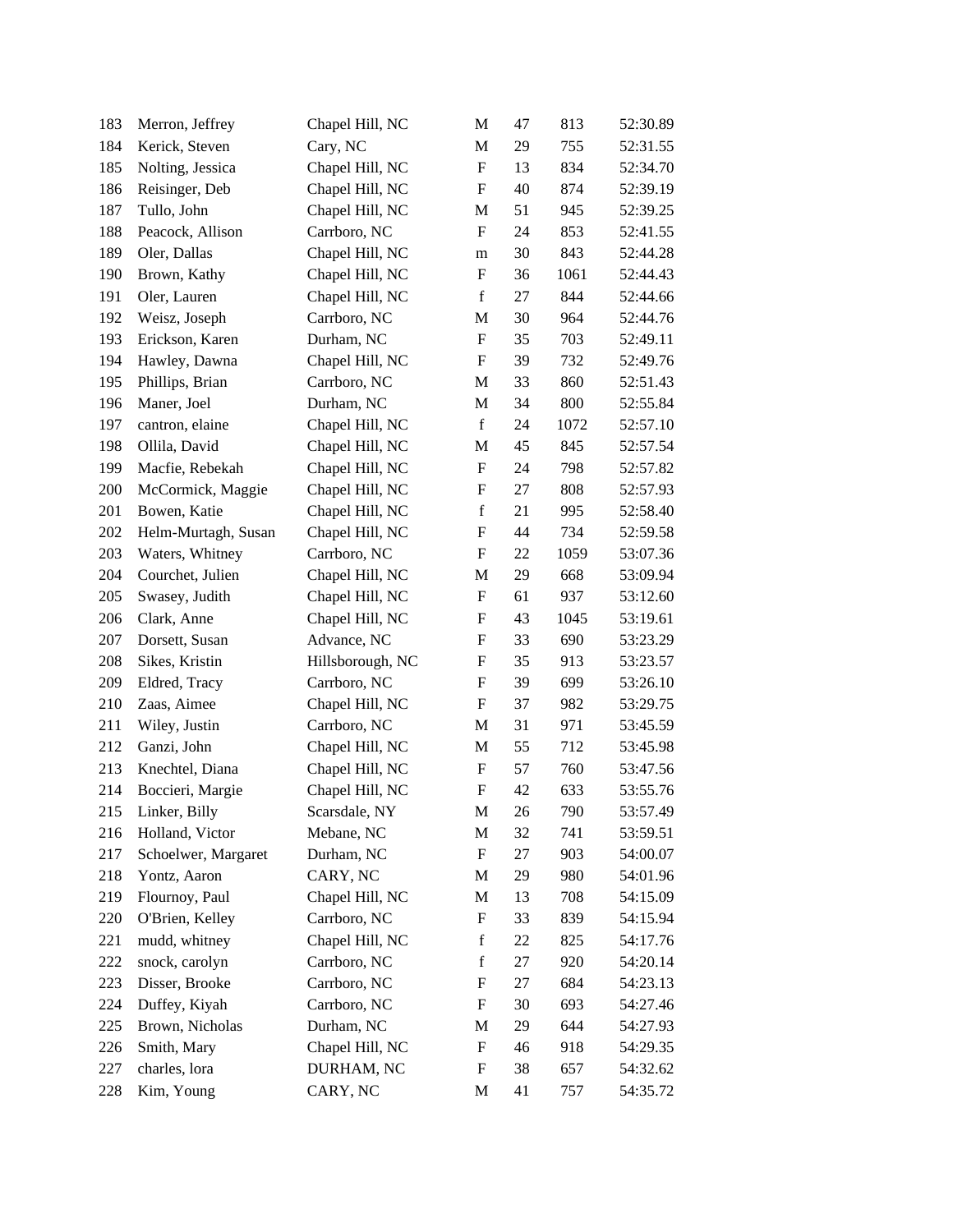| 229 | Bloom, Kerry          | Chapel Hill, NC  | М                         | 55 | 629  | 54:43.77 |
|-----|-----------------------|------------------|---------------------------|----|------|----------|
| 230 | McConnell, Elizabeth  | Chapel Hill, NC  | $\boldsymbol{\mathrm{F}}$ | 35 | 807  | 54:48.77 |
| 231 | alexander, stewart    | Raleigh, NC      | M                         | 41 | 604  | 54:50.14 |
| 232 | Chang, Kristofer      | Raleigh, NC      | M                         | 28 | 656  | 54:50.15 |
| 233 | Castellano, Kristine  | Chapel Hill, NC  | $\boldsymbol{\mathrm{F}}$ | 40 | 653  | 54:51.65 |
| 234 | Roeber, Ellen         | Carrboro, NC     | $\boldsymbol{\mathrm{F}}$ | 37 | 885  | 54:51.77 |
| 235 | Berrien, Kate         | Hillsborough, NC | $\boldsymbol{\mathrm{F}}$ | 40 | 626  | 54:53.88 |
| 236 | munson, bruce         | Chapel Hill, NC  | m                         | 49 | 992  | 54:55.01 |
| 237 | sayle, amy            | Carrboro, NC     | $\mathbf f$               | 40 | 900  | 54:56.81 |
| 238 | boyd, ed              | Durham, NC       | m                         | 66 | 1012 | 55:00.72 |
| 239 | Henes, Amy            | Carrboro, NC     | $\boldsymbol{\mathrm{F}}$ | 27 | 735  | 55:05.62 |
| 240 | Smith, Ben            | Carrboro, NC     | $\mathbf M$               | 24 | 916  | 55:06.84 |
| 241 | smith, robin          | Durham, NC       | $\mathbf f$               | 33 | 1055 | 55:09.96 |
| 242 | Lee, Jennifer         | Chapel Hill, NC  | F                         | 26 | 783  | 55:15.56 |
| 243 | Ellis, Pete           | Raleigh, NC      | M                         | 24 | 700  | 55:15.71 |
| 244 | DeFrancesco, Martin   | Greensboro, NC   | M                         | 52 | 678  | 55:19.88 |
| 245 | Flournoy, Wayne       | Chapel Hill, NC  | M                         | 50 | 707  | 55:35.56 |
| 246 | Kohrman, Eliza        | Mebane, NC       | $\boldsymbol{\mathrm{F}}$ | 16 | 763  | 55:36.62 |
| 247 | Moses, Kitty          | Durham, NC       | F                         | 54 | 824  | 55:50.22 |
| 248 | <b>BERRY, RICKY</b>   | Hillsborough, NC | M                         | 53 | 627  | 55:56.82 |
| 249 | Steinberg, Dori       | Carrboro, NC     | $\boldsymbol{\mathrm{F}}$ | 29 | 929  | 55:57.00 |
| 250 | Lett, Erin            | Huntingburg, IN  | F                         | 27 | 787  | 55:59.78 |
| 251 | Lewis, Jenny          | Raleigh, NC      | $\boldsymbol{\mathrm{F}}$ | 30 | 788  | 56:00.74 |
| 252 | Brown, Jazmin         | Carrboro, NC     | F                         | 24 | 642  | 56:03.93 |
| 253 | Shull, DeeDee         | Chapel Hill, NC  | $\boldsymbol{\mathrm{F}}$ | 46 | 911  | 56:05.88 |
| 254 | McGlinn, Lisa         | Chapel Hill, NC  | $\boldsymbol{\mathrm{F}}$ | 40 | 810  | 56:06.33 |
| 255 | Kravitz, Jill         | Durham, NC       | $\boldsymbol{\mathrm{F}}$ | 56 | 767  | 56:09.74 |
| 256 | fogleman, hal         | Hampstead, NC    | m                         | 37 | 1051 | 56:12.34 |
| 257 | Porter, Greg          | Carrboro, NC     | M                         | 47 | 862  | 56:13.54 |
| 258 | Mehaffey, Mark        | Saxapahaw, NC    | M                         | 43 | 1006 | 56:13.81 |
| 259 | Blank, Stacy          | Carrboro, NC     | F                         | 38 | 1005 | 56:14.08 |
| 260 | Orr, Catherine        | Chapel Hill, NC  | $\boldsymbol{\mathrm{F}}$ | 26 | 848  | 56:18.15 |
| 261 | Harkins, Vernon       | Goldsboro, NC    | M                         | 37 | 728  | 56:25.11 |
| 262 | Rahn, Blake           | Chapel Hill, NC  | M                         | 37 | 869  | 56:27.72 |
| 263 | Stucke, Sarah         | Chapel Hill, NC  | F                         | 32 | 936  | 56:30.42 |
| 264 | rath-xarlacos, martha | Chapel Hill, NC  | $\mathbf f$               | 39 | 994  | 56:40.50 |
| 265 | Karpinos, Ralph       | Chapel Hill, NC  | M                         | 59 | 750  | 56:49.32 |
| 266 | Mabb, Angela          | Durham, NC       | F                         | 29 | 796  | 56:53.92 |
| 267 | Wallen, Michelle      | Hillsborough, NC | F                         | 32 | 958  | 56:57.98 |
| 268 | Walker, John          | Pittsboro, NC    | M                         | 41 | 956  | 57:05.60 |
| 269 | Bargiacchi, Francesca | Carrboro, NC     | M                         | 34 | 621  | 57:10.10 |
| 270 | Eberhard, David       | Carrboro, NC     | M                         | 49 | 695  | 57:12.60 |
| 271 | Richard, Rebecca      | Chapel Hill, NC  | F                         | 34 | 877  | 57:13.79 |
| 272 | Lai, Bien             | Chapel Hill, NC  | F                         | 27 | 771  | 57:15.83 |
| 273 | Anscher, Mitchell     | Chapel Hill, NC  | M                         | 54 | 613  | 57:16.50 |
| 274 | Barry, Anna           | Carrboro, NC     | $\boldsymbol{\mathrm{F}}$ | 28 | 623  | 57:17.68 |
|     |                       |                  |                           |    |      |          |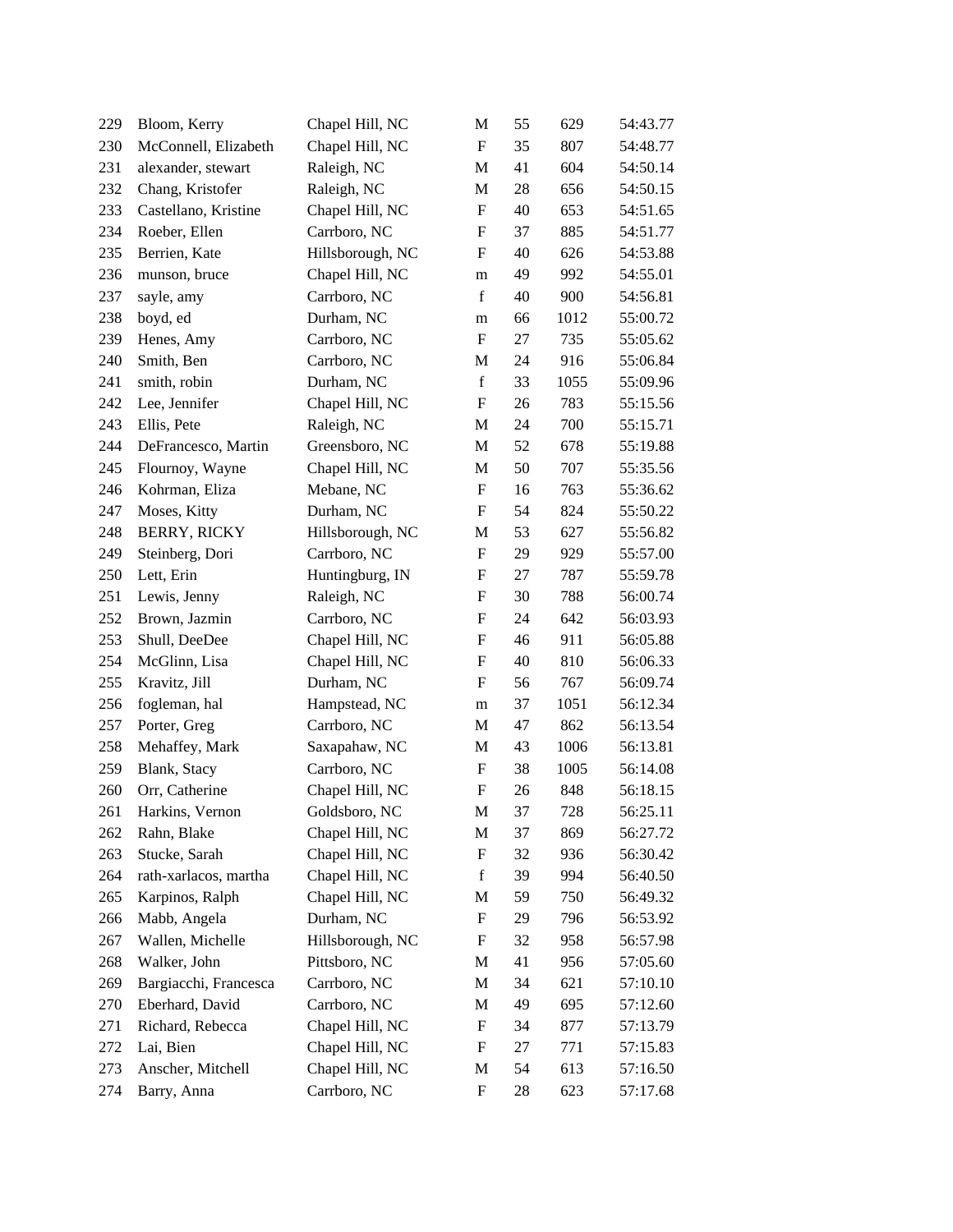| 275 | Anderson, Sheelagh                      | Chapel Hill, NC  | F                         | 62 | 610  | 57:18.44 |
|-----|-----------------------------------------|------------------|---------------------------|----|------|----------|
| 276 | Johnson, Trevor                         | DURHAM, NC       | M                         | 36 | 748  | 57:18.48 |
| 277 | Kimbell, Julie                          | Chapel Hill, NC  | $\boldsymbol{\mathrm{F}}$ | 49 | 758  | 57:22.43 |
| 278 | Simonson, Michelle                      | Raleigh, NC      | F                         | 25 | 914  | 57:22.97 |
| 279 | Tupper, Kimberly                        | Durham, NC       | $\boldsymbol{\mathrm{F}}$ | 37 | 946  | 57:23.51 |
| 280 | Dudash, Melissa                         | Raleigh, NC      | $\boldsymbol{\mathrm{F}}$ | 31 | 692  | 57:24.82 |
| 281 | Salmen, Michelle                        | DURHAM, NC       | $\boldsymbol{\mathrm{F}}$ | 28 | 893  | 57:28.68 |
| 282 | Syal, Rishi                             | Chapel Hill, NC  | M                         | 33 | 938  | 57:31.97 |
| 283 | Louder-Reynolds, Tawnya Chapel Hill, NC |                  | F                         | 38 | 794  | 57:32.21 |
| 284 | fogleman, dickson                       | Brooklyn, NY     | m                         | 34 | 1052 | 57:32.57 |
| 285 | Shubert, Tiffany                        | Chapel Hill, NC  | F                         | 39 | 910  | 57:34.62 |
| 286 | Galloway, Beth                          | Chapel Hill, NC  | $\boldsymbol{F}$          | 34 | 711  | 57:36.06 |
| 287 | Noe, Lawrence                           | Chapel Hill, NC  | M                         | 50 | 833  | 57:39.67 |
| 288 | Morgan, Karie                           | Carrboro, NC     | F                         | 33 | 821  | 57:44.76 |
| 289 | thomas, reuben                          | Carrboro, NC     | m                         | 37 | 1019 | 57:48.26 |
| 290 | Pfeil, Melissa                          | Durham, NC       | $\boldsymbol{\mathrm{F}}$ | 38 | 859  | 57:54.83 |
| 291 | Welborn, Erica                          | Randleman, NC    | $\boldsymbol{\mathrm{F}}$ | 23 | 965  | 58:02.83 |
| 292 | Meshnick, Steven                        | Chapel Hill, NC  | $\mathbf M$               | 57 | 1001 | 58:03.94 |
| 293 | Thomas, Betsy                           | Durham, NC       | $\mathbf f$               | 32 | 1008 | 58:04.40 |
| 294 | Gillaspy, Kathi                         | Raleigh, NC      | $\boldsymbol{\mathrm{F}}$ | 39 | 716  | 58:09.70 |
| 295 | Edwards, Rebecca                        | Durham, NC       | F                         | 28 | 698  | 58:12.48 |
| 296 | Lund, Jennifer                          | Chapel Hill, NC  | $\boldsymbol{\mathrm{F}}$ | 28 | 795  | 58:12.95 |
| 297 | Hargis, Amy                             | Carrboro, NC     | $\boldsymbol{\mathrm{F}}$ | 31 | 727  | 58:15.98 |
| 298 | Min, John                               | Chapel Hill, NC  | M                         | 39 | 818  | 58:18.21 |
| 299 | Smith, Kristin                          | Chapel Hill, NC  | $\boldsymbol{\mathrm{F}}$ | 35 | 917  | 58:25.97 |
| 300 | Noe, Jeanne                             | Chapel Hill, NC  | $\boldsymbol{\mathrm{F}}$ | 49 | 832  | 58:27.66 |
| 301 | Satinsky, Sara                          | Carrboro, NC     | $\boldsymbol{\mathrm{F}}$ | 28 | 899  | 58:31.66 |
| 302 | Satinsky, Meagen                        | Philadelphia, PA | F                         | 32 | 898  | 58:31.73 |
| 303 | Southern, Susannah                      | Chapel Hill, NC  | F                         | 44 | 923  | 58:32.29 |
| 304 | Faccidomo, Sara                         | Chapel Hill, NC  | $\boldsymbol{\mathrm{F}}$ | 33 | 705  | 58:32.72 |
| 305 | Grant, Garland                          | Durham, NC       | $\mathbf M$               | 38 | 1000 | 58:42.36 |
| 306 | selenski, carolyn                       | Durham, NC       | f                         | 32 | 1071 | 58:43.36 |
| 307 | Loftis, Taylor                          | Chapel Hill, NC  | M                         | 21 | 793  | 58:43.99 |
| 308 | Loftis, Lauren                          | Chapel Hill, NC  | F                         | 24 | 792  | 58:44.07 |
| 309 | Pruitt, David                           | Chapel Hill, NC  | M                         | 48 | 867  | 58:46.20 |
| 310 | laDue, kenneth                          | Apex, NC         | m                         | 35 | 1064 | 58:47.40 |
| 311 | Lassiter, Elizabeth                     | Chapel Hill, NC  | F                         | 31 | 776  | 58:51.05 |
| 312 | Duncan, Catherine                       | Chapel Hill, NC  | $\mathbf f$               | 44 | 694  | 58:52.07 |
| 313 | Maxfield, Kimberly                      | Chapel Hill, NC  | F                         | 25 | 804  | 58:59.52 |
| 314 | jones, morgan                           | Chapel Hill, NC  | $\mathbf f$               | 24 | 1036 | 59:00.41 |
| 315 | schuler, christy                        | Durham, NC       | $\mathbf f$               | 29 | 1044 | 59:02.24 |
| 316 | Wasiolek, Sue                           | DURHAM, NC       | $\mathbf f$               | 54 | 1047 | 59:03.39 |
| 317 | Bruno, Elizabeth                        | Chapel Hill, NC  | F                         | 43 | 646  | 59:04.97 |
| 318 | Goodall, Jennifer                       | Apex, NC         | F                         | 35 | 722  | 59:05.13 |
| 319 | Moore, Annalee                          | Chapel Hill, NC  | F                         | 32 | 820  | 59:05.74 |
| 320 | Blunk, John                             | Chapel Hill, NC  | M                         | 53 | 630  | 59:07.36 |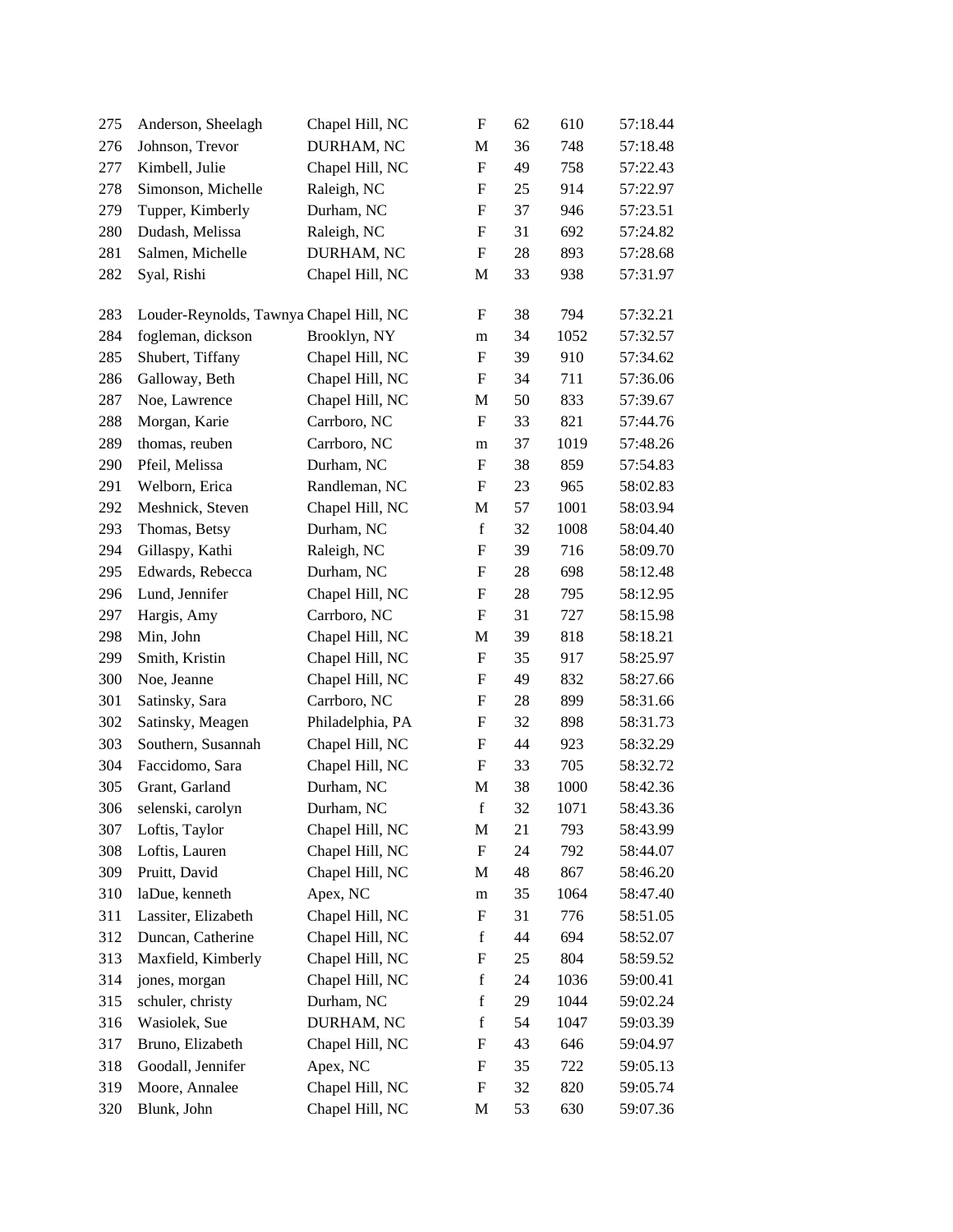| 321 | Wayson, George       | Durham, NC        | M                         | 48 | 961  | 59:07.95   |
|-----|----------------------|-------------------|---------------------------|----|------|------------|
| 322 | Murray, Kathleen     | Chapel Hill, NC   | F                         | 18 | 827  | 59:14.97   |
| 323 | Strain, Jacqueline   | Chapel Hill, NC   | F                         | 22 | 933  | 59:24.99   |
| 324 | Boone, Joan          | Efland, NC        | F                         | 56 | 637  | 59:29.96   |
| 325 | Tantum, Stacy        | Durham, NC        | $\mathbf F$               | 36 | 939  | 59:37.60   |
| 326 | Campbell, Dana       | Chapel Hill, NC   | $\mathbf f$               | 38 | 651  | 59:48.71   |
| 327 | Kleinhammes, Alfred  | Chapel Hill, NC   | M                         | 58 | 1013 | 1:00:01.65 |
| 328 | Vogel, Laura         | DURHAM, NC        | F                         | 28 | 954  | 1:00:03.14 |
| 329 | Hanson-Baldauf, Dana | Chapel Hill, NC   | F                         | 40 | 726  | 1:00:04.74 |
| 330 | Leach, Carey         | Durham, NC        | F                         | 37 | 777  | 1:00:05.90 |
| 331 | Kersh, Perri         | Chapel Hill, NC   | F                         | 39 | 756  | 1:00:10.10 |
| 332 | Pilewski, Kate       | Chapel Hill, NC   | F                         | 22 | 861  | 1:00:13.03 |
| 333 | Cupitt, Howard       | DURHAM, NC        | M                         | 67 | 1069 | 1:00:16.59 |
| 334 | Stiffler, Todd       | <b>GRAHAM, NC</b> | M                         | 41 | 931  | 1:00:19.54 |
| 335 | Nicoll, Kimberly     | Chapel Hill, NC   | F                         | 45 | 830  | 1:00:19.68 |
| 336 | Kass, Stephane       | Carrboro, NC      | F                         | 30 | 751  | 1:00:28.61 |
| 337 | hales, emily         | Durham, NC        | $\mathbf f$               | 26 | 724  | 1:00:37.39 |
| 338 | Petty Jr., Herbert   | Raleigh, NC       | M                         | 57 | 858  | 1:00:50.65 |
| 339 | Katz, Jerry          | Chapel Hill, NC   | M                         | 57 | 752  | 1:00:55.51 |
| 340 | Gellerstedt, Carol   | Chapel Hill, NC   | $\boldsymbol{\mathrm{F}}$ | 24 | 715  | 1:01:05.38 |
| 341 | Campbell, Jeness     | Durham, NC        | F                         | 39 | 652  | 1:01:07.88 |
| 342 | Miller, Ryan         | Carrboro, NC      | M                         | 34 | 815  | 1:01:10.00 |
| 343 | McSwegin, Melissa    | DURHAM, NC        | F                         | 32 | 812  | 1:01:19.08 |
| 344 | Peterson, Emily      | Durham, NC        | $\boldsymbol{\mathrm{F}}$ | 30 | 857  | 1:01:20.05 |
| 345 | Stafford, Renae      | Carrboro, NC      | $\boldsymbol{\mathrm{F}}$ | 51 | 1062 | 1:01:22.18 |
| 346 | Kovarova, Martina    | Chapel Hill, NC   | F                         | 37 | 766  | 1:01:37.44 |
| 347 | Van Ark, Gwen        | Chapel Hill, NC   | F                         | 45 | 947  | 1:01:41.21 |
| 348 | Walla, Kristen       | Raleigh, NC       | F                         | 31 | 957  | 1:01:46.88 |
| 349 | Shareshian, Susan    | Chapel Hill, NC   | F                         | 49 | 909  | 1:01:49.77 |
| 350 | Panis, Julie         | Carrboro, NC      | $\mathbf F$               | 44 | 850  | 1:01:52.82 |
| 351 | Lee, Cindy           | Chapel Hill, NC   | $\mathbf f$               | 36 | 780  | 1:01:55.82 |
| 352 | Murray, Sharon       | Chapel Hill, NC   | $\mathbf f$               | 46 | 828  | 1:02:01.74 |
| 353 | Noble, Cheryl        | Chapel Hill, NC   | F                         | 28 | 831  | 1:02:03.18 |
| 354 | Avery, Jonathan      | Durham, NC        | M                         | 24 | 617  | 1:02:08.05 |
| 355 | Hamlin, Stephen      | Raleigh, NC       | M                         | 53 | 725  | 1:02:08.94 |
| 356 | Edgecombe, Sarah     | Chapel Hill, NC   | $\boldsymbol{\mathrm{F}}$ | 28 | 697  | 1:02:11.89 |
| 357 | Baldwin, Rosecrans   | Chapel Hill, NC   | M                         | 32 | 619  | 1:02:21.76 |
| 358 | White, Erin          | Raleigh, NC       | M                         | 36 | 968  | 1:02:21.87 |
| 359 | Rigsbee, Carol       | Chapel Hill, NC   | F                         | 50 | 879  | 1:02:25.27 |
| 360 | Soll, Renuka         | Chapel Hill, NC   | F                         | 42 | 921  | 1:02:29.77 |
| 361 | whitesides, janet    | Carrboro, NC      | F                         | 54 | 969  | 1:02:33.35 |
| 362 | Oshimura, Kanako     | Carrboro, NC      | F                         | 30 | 849  | 1:02:43.78 |
| 363 | Conteh, Laurie       | Mebane, NC        | F                         | 28 | 664  | 1:02:45.96 |
| 364 | Board, John          | Chapel Hill, NC   | M                         | 49 | 631  | 1:02:47.27 |
| 365 | Anthony, Lindsy      | Durham, NC        | F                         | 26 | 614  | 1:02:50.57 |
| 366 | Lee, Lacey           | Cary, NC          | $\boldsymbol{\mathrm{F}}$ | 31 | 785  | 1:03:01.33 |
|     |                      |                   |                           |    |      |            |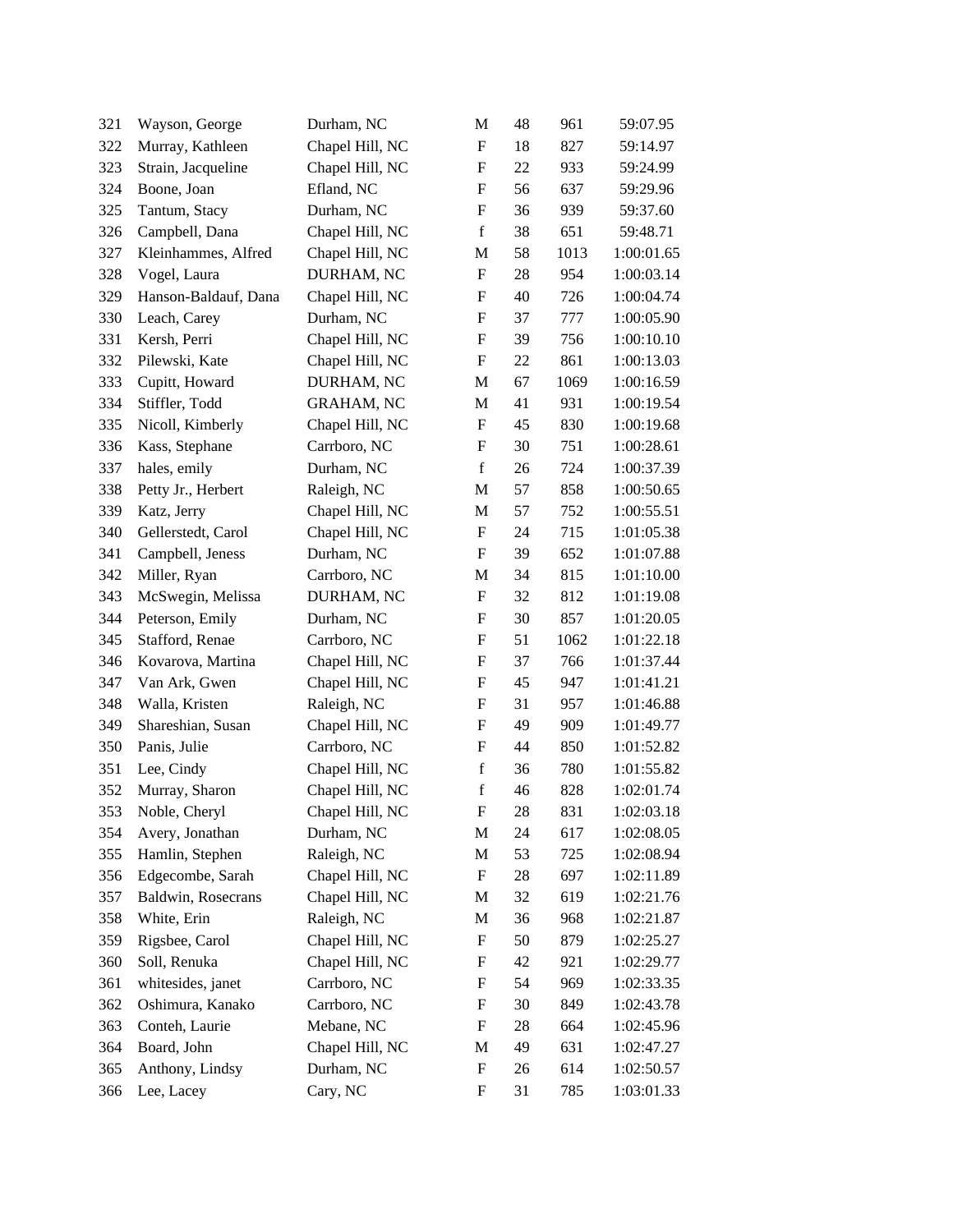| 367 | Brown, Samhita        | Durham, NC        | $\boldsymbol{\mathrm{F}}$ | 28 | 645  | 1:03:04.62 |
|-----|-----------------------|-------------------|---------------------------|----|------|------------|
| 368 | hansen, rachael       | Chapel Hill, NC   | $\mathbf f$               | 26 | 1068 | 1:03:06.35 |
| 369 | Lesley, Melissa       | RALEIGH, NC       | F                         | 30 | 786  | 1:03:14.16 |
| 370 | Collins, Caitlin      | Carrboro, NC      | F                         | 23 | 661  | 1:03:25.77 |
| 371 | Northen, Hadley       | Chapel Hill, NC   | F                         | 23 | 836  | 1:03:28.96 |
| 372 | Siegel, Maria         | DURHAM, NC        | $\boldsymbol{\mathrm{F}}$ | 35 | 912  | 1:03:31.78 |
| 373 | Streck, Erika         | Durham, NC        | F                         | 29 | 934  | 1:03:32.31 |
| 374 | Bodart, Brittany      | Raleigh, NC       | F                         | 27 | 634  | 1:03:32.90 |
| 375 | Stevenson, Eleanor    | Chapel Hill, NC   | F                         | 36 | 930  | 1:03:33.97 |
| 376 | Crenshaw, Cynthia     | Durham, NC        | $\mathbf F$               | 42 | 1049 | 1:03:36.99 |
| 377 | Quick, Nicholas       | DURHAM, NC        | M                         | 32 | 1017 | 1:03:47.03 |
| 378 | Lane, Nancy           | Chapel Hill, NC   | $\boldsymbol{\mathrm{F}}$ | 58 | 775  | 1:03:52.83 |
| 379 | Bergman, Kirsten      | Chapel Hill, NC   | F                         | 39 | 625  | 1:04:04.02 |
| 380 | reddington, krista    | Hillsborough, NC  | F                         | 35 | 872  | 1:04:08.47 |
| 381 | hoser, nancy          | Mebane, NC        | F                         | 56 | 1050 | 1:04:10.69 |
| 382 | Wayson, Jennifer      | Durham, NC        | $\mathbf F$               | 43 | 962  | 1:04:11.02 |
| 383 | Hurt, Christi         | Chapel Hill, NC   | F                         | 38 | 744  | 1:04:26.05 |
| 384 | Rumsey, Jaime         | Holly Springs, NC | M                         | 35 | 892  | 1:04:38.21 |
| 385 | Mineer, Joyce         | Bear Creek, NC    | F                         | 43 | 819  | 1:05:00.23 |
| 386 | Sanchez, Ruben        | Durham, NC        | M                         | 42 | 895  | 1:05:08.38 |
| 387 | Sanchez, Kelly        | Durham, NC        | $\boldsymbol{\mathrm{F}}$ | 41 | 894  | 1:05:08.45 |
| 388 | Ralston, Jennifer     | Raleigh, NC       | F                         | 28 | 870  | 1:05:24.52 |
| 389 | Austin, Koren         | Raleigh, NC       | F                         | 36 | 616  | 1:05:38.46 |
| 390 | Rothwell, Diane       | Chapel Hill, NC   | F                         | 50 | 890  | 1:05:58.69 |
| 391 | English, Julie        | Chapel Hill, NC   | F                         | 40 | 1070 | 1:06:05.49 |
| 392 | Kuhl, Donna           | Mebane, NC        | F                         | 43 | 770  | 1:06:05.55 |
| 393 | Powers, Bill          | Chapel Hill, NC   | M                         | 75 | 987  | 1:06:15.20 |
| 394 | Daley, Tamara         | Carrboro, NC      | F                         | 36 | 672  | 1:06:20.96 |
| 395 | Stoneman, Chris       | Chapel Hill, NC   | M                         | 46 | 932  | 1:06:36.26 |
| 396 | TAYLOR, LISA          | Efland, NC        | F                         | 34 | 1002 | 1:06:39.50 |
| 397 | Zins, Jaclyn          | Carrboro, NC      | $\boldsymbol{\mathrm{F}}$ | 27 | 984  | 1:07:05.65 |
| 398 | Faulkner, Betsy       | Chapel Hill, NC   | $\mathbf F$               | 58 | 706  | 1:07:07.74 |
| 399 | rosenthal, michael    | Chapel Hill, NC   | m                         | 31 | 1021 | 1:07:16.65 |
| 400 | rosenthal, laura      | Chapel Hill, NC   | f                         | 30 | 1022 | 1:07:16.74 |
| 401 | Moser, Robin          | Chapel Hill, NC   | F                         | 55 | 822  | 1:07:29.93 |
| 402 | de Graffenreid, Ellen | Carrboro, NC      | F                         | 40 | 676  | 1:07:31.46 |
| 403 | Mills, Priscilla      | Durham, NC        | F                         | 41 | 816  | 1:07:35.12 |
| 404 | Witherspoon, Darice   | Durham, NC        | F                         | 36 | 977  | 1:07:59.10 |
| 405 | huerta, carmen        | Chapel Hill, NC   | $\mathbf f$               | 30 | 1028 | 1:08:07.18 |
| 406 | Mayfield, Jennifer    | Holly Springs, NC | F                         | 33 | 806  | 1:08:15.93 |
| 407 | Rege, Catherine       | Durham, NC        | F                         | 57 | 1029 | 1:08:21.52 |
| 408 | Schneider, Rob        | DURHAM, NC        | M                         | 42 | 902  | 1:08:26.53 |
| 409 | Vaughn, Elizabeth     | Hillsborough, NC  | F                         | 38 | 950  | 1:08:26.62 |
| 410 | Bohager, Dawnya       | Saxapahaw, NC     | F                         | 32 | 635  | 1:08:35.99 |
| 411 | Dickson, Caroline     | Chapel Hill, NC   | F                         | 26 | 681  | 1:08:37.16 |
| 412 | Engle, Cindy          | Durham, NC        | F                         | 59 | 701  | 1:08:39.69 |
|     |                       |                   |                           |    |      |            |